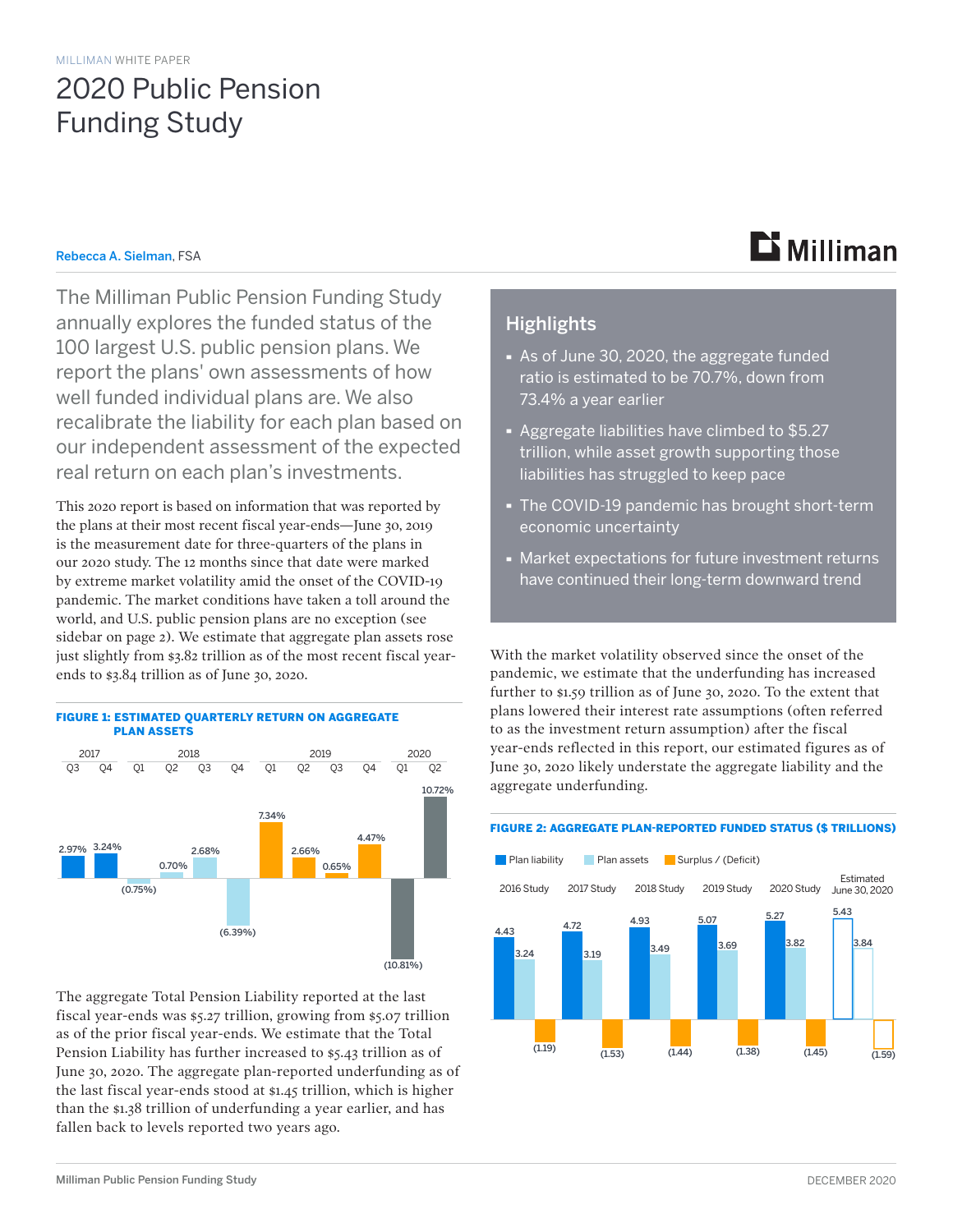### Impact of COVID-19 Pandemic

Since early 2020, the COVID-19 pandemic has been affecting public pension plans across the United States in a number of ways. Most visible is the market volatility, which has impacted plan asset levels. In addition, we expect that furloughs and shutdowns have impacted pay levels and employee contribution amounts. Constrained tax revenues and shifting budget priorities may have caused some employers to pull back on their contributions as well. Because the information we collected for this 2020 study is from fiscal years that ended December 31, 2019 or earlier, we do not yet have insight into these forces. More concrete evidence of the pandemic's impact will be available once next year's financial statements are published.

#### FIGURE 3: AGGREGATE PLAN-REPORTED FUNDED RATIO



#### FIGURE 4: PLAN-REPORTED FUNDED RATIO AT MOST RECENT FISCAL YEAR-ENDS



Overall, the 100 plans reported benefit payouts totaling \$287 billion in their most recent fiscal years. Reported contributions totaled \$194 billion, with \$144 and \$50 billion provided by employers and members, respectively.

Figure 5 summarizes the change in asset balances reported by the plans in their most recent fiscal years.



We project that in the period July 2020 to June 2021 the plans will receive combined contributions from employers and members of \$216 billion and pay out a total of \$316 billion in benefits and administrative expenses, for a net cash outflow of \$100 billion. This continues a steady trend of increases in both contributions flowing into the plans *and* benefits flowing out of the plans, as shown in Figure 6.



Figure 7 summarizes the change in Total Pension Liability reported by the plans in their most recent fiscal years. In general, a plan's liability is increased by service cost and interest, and reduced by benefit payments. Changes in assumptions or plan provisions can increase or decrease a plan's liability, depending on the nature of the change.

FIGURE 7: REPORTED CHANGE IN TOTAL PENSION LIABILITY,

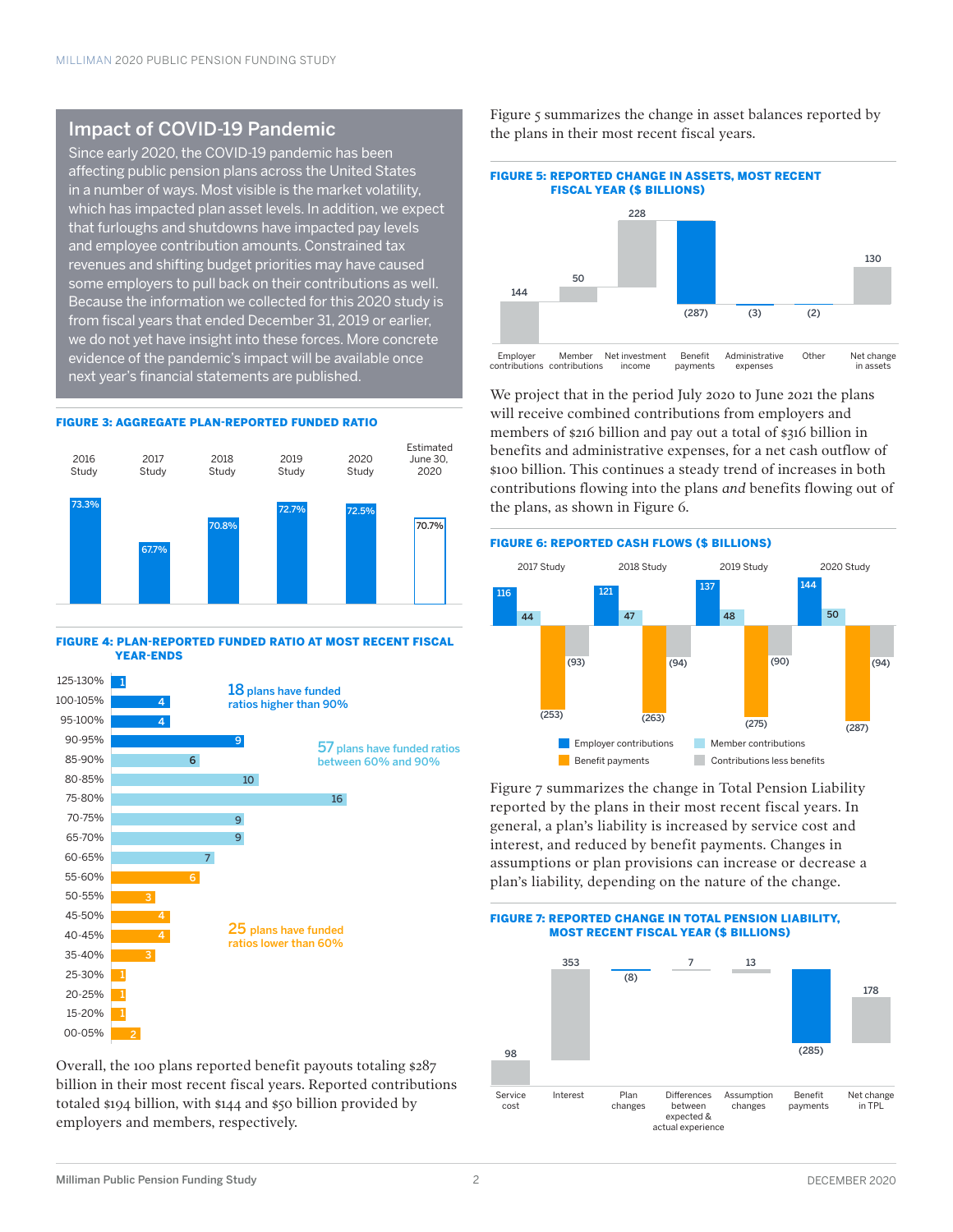## Liabilities

The plans reported an aggregate Total Pension Liability of \$5.27 trillion for the 26.9 million members covered by the plans in the study. The plans continue the trend of growing more mature. Figure 8 illustrates that the number of active members covered by these plans has been essentially flat for the past eight years, while the number of retired and inactive members has increased each year.

#### FIGURE 8: NUMBER OF PLAN MEMBERS (MILLIONS)



The 100 public plans individually range in size of Total Pension Liability from \$10 billion to \$495 billion. Collectively, the 10 largest plans (ranked by liability) cover 36% of the total members, hold 40% of the aggregate assets, and have 38% of the aggregate liability.



### Cost of benefits being earned each year

Service cost is the portion of the actuarial present value of projected benefit payments that is attributable to a given year. In other words, it is the cost to the plan to provide the benefits that active members earn by working one more year. The plans report the service cost in their Governmental Accounting Standards Board (GASB) 67/68 disclosures as a component of the change in the Total Pension Liability from one reporting date to the next.

In order to compare the relative value of pension benefits the plans provide annually to their active members, we started with each plan's reported service cost. We then subtracted out the portion of that cost that is paid for with contributions from the active members during the year. And we then divided by each plan's total payroll so that we could adjust for the relative size of the plan. The resulting metric is the net employer-paid service cost as a percentage of payroll and represents the relative richness of the pension benefits that are being paid for by the plans.

Overall, 83% of the plans provide an estimated employer-paid pension benefit in the range of 0% to 10% of payroll; the most common level of employer-paid pension benefits is 4% to 6% (26 plans). There are three plans with a negative net service cost, which means that contributions from active members more than cover the annual cost of their own annual pension accruals. On the flip side, there are four plans with a net cost of 15% of payroll or more, indicating relatively costly benefits.



There is very little correlation between the richness of the benefits provided and the funded status of the plan; that is, plans with generous benefits are neither better funded nor more poorly funded than plans with modest benefits.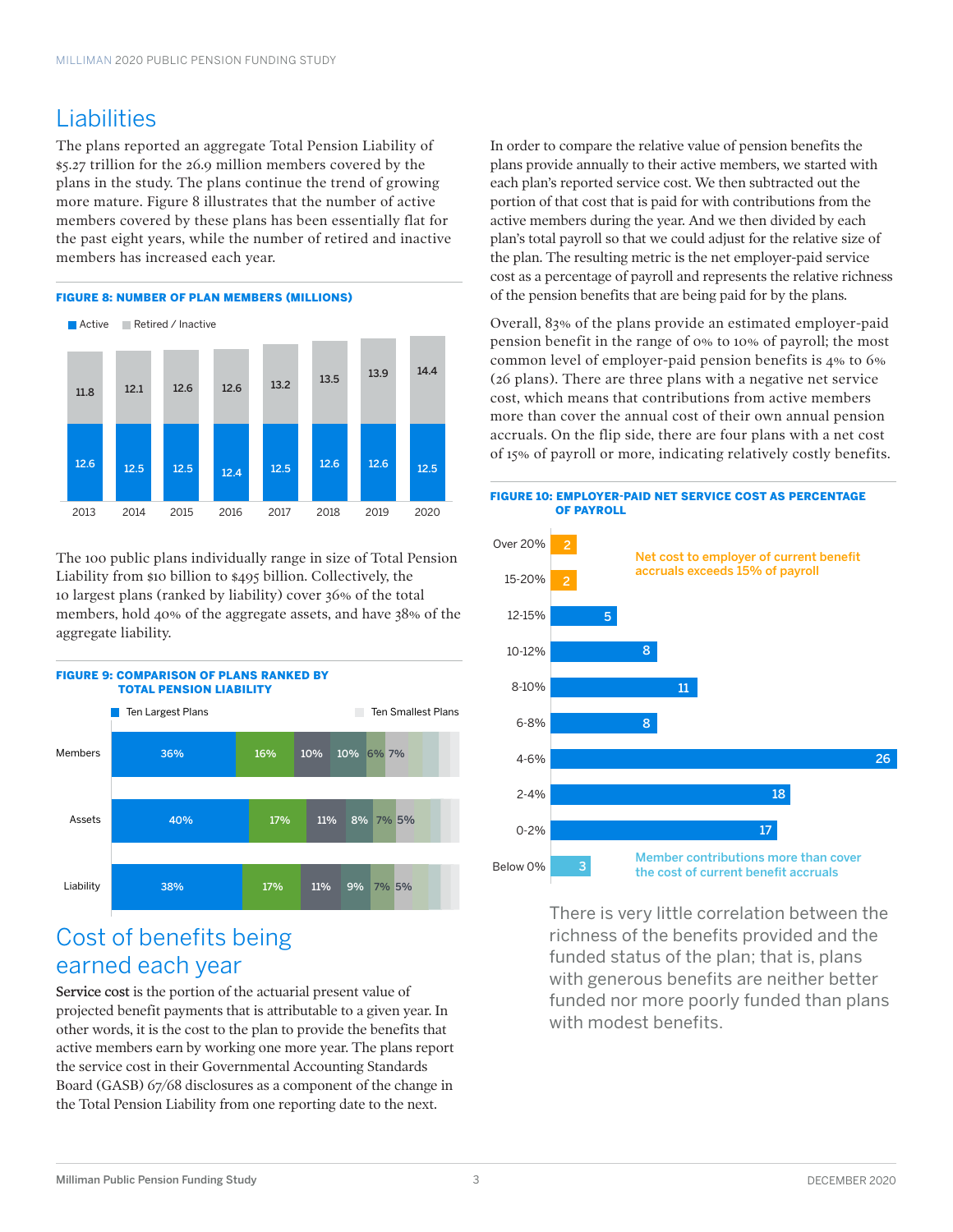### Assets

The plans included in this study are invested in a mix of asset classes with different risk/return characteristics, as illustrated in Figure 11.

#### FIGURE 11: AGGREGATE ASSET ALLOCATION, 2020



Note: The expected return and riskiness metrics are based on Milliman's capital market assumptions as of June 30, 2020.

Over the past eight years there has been very little change in the overall asset allocation of these plans (see Figure 12), with just a modest, gradual shift from equities to alternative investments.



We found little correlation between plans' asset allocations or reported interest rate assumptions and how well funded or poorly funded (as measured by their funded ratios) the plans are.

The market's consensus views on long-term future investment returns have been declining since the turn of the millennium. Figure 13 illustrates this trend by showing the expected long-term future return for a hypothetical asset allocation, based on Milliman's capital market assumptions for each year since 2001. Over this period, the median expected investment return for the illustrated hypothetical asset allocation fell from 8.29% in 2001 to a period low of 5.49% in 2020. Where interest rate assumptions of 8.00% were once the norm, 90 of the plans in the study now have assumptions of 7.50% or below (compared to 85 in the 2019 study). Twenty-eight of the plans lowered their assumptions from the 2019 study to the 2020 study; nearly all plans (96 of the 100) have lowered their assumptions at least once since our inaugural 2012 study.

The terms "interest rate" and "discount rate" are often used interchangeably; both represent a rate that is used to translate future expected benefit payments into current liabilities. For this study, we use the term "interest rate" to indicate the assumption the plan has chosen to determine contribution amounts, and we use the term "discount rate" to indicate the rate that is used to measure liabilities for GASB 67/68 financial reporting purposes. Interest rates have continued to move lower each year, with a median of 7.25%, and range from 3.58% to 8.00% (see Figure 14). For most of the plans in this study, the funding interest rate and the financial reporting discount rate are the same. However, GASB 67/68 requires that the discount rate be adjusted downward in situations where current contribution policy is projected (using the GASB-mandated testing methodology) to result in a plan running out of plan assets at some future date. Such a downward adjustment currently occurs for eight of the plans in the study.



Note: Hypothetical asset allocation consists of 35% broad U.S. equities, 15% developed foreign equities, 25% core fixed income, 5% high-yield bonds, 10% mortgages 5% real estate, and 5% short-term investments; inflation assumption is fixed at 2.5% for all years.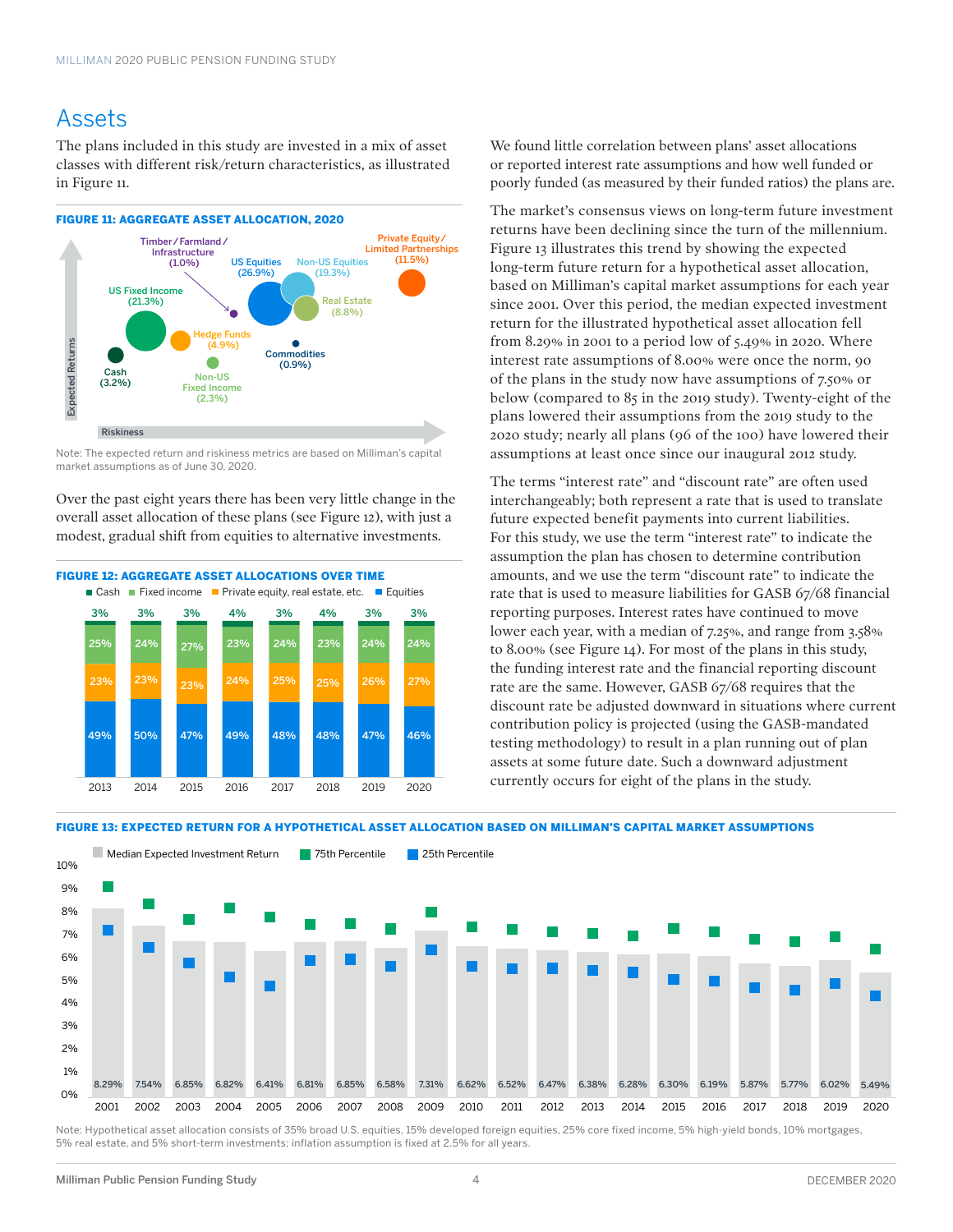

#### FIGURE 15: GAP BETWEEN INDEPENDENTLY DETERMINED AND PLAN-REPORTED RATES



## Recalibrating the Total Pension Liability

Using each plan's specific asset allocation, we determined the 50th percentile 30-year geometric average annual real rate of return based on Milliman's June 30, 2020, capital market assumptions. We then applied each plan's reported inflation assumption to arrive at our independently determined investment return assumption for that plan. The median of the resulting independently determined investment return assumptions is 6.43%, which is 77 basis points lower than the 7.20% median discount rate used by the plans.

Plans periodically reassess their interest rate assumptions to ensure that they reflect updated market expectations about future investment returns. The frequency of reassessment

varies by plan, with some plans reassessing annually and others using as long as a five-year or six-year review cycle. As Figure 13 on page 4 illustrates, market expectations have been falling for the past two decades. Plans have been lowering their interest rate assumptions in response, but have often failed to keep pace with market expectations. Milliman's studies have seen a persistent lag between the plans' interest rates and our independently recalibrated interest rates. The narrowing of this gap in last year's study was short-lived, as the gap has crept back to the 2018 levels (shown in Figure 16 below). Twenty-eight of the plans in the study have followed the market trend and lowered their interest rate assumptions since the previous study.

### Financial Reporting vs. Funding

The Governmental Accounting Standards Board (GASB) sets the accounting standards for public entities. Statements No. 67 and 68 specify the financial reporting requirements for U.S. public pension plans and their participating employers. These standards require all plans to report a standardized measure of actuarial liability, referred to as the *Total Pension Liability*. The Total Pension Liability must be calculated using a uniform actuarial cost method (the individual entry age cost method), which may differ from the actuarial cost method the plan uses to determine contribution amounts. Under certain circumstances, generally when the plan is receiving a low level of funding, the discount rate used to calculate the Total Pension Liability may be lower than the investment return assumption used for funding purposes. Consequently, for some plans, the liability measurement used in determining amounts that should be contributed to fund the plan differs from the Total Pension Liability. Additionally, each plan is required to disclose how sensitive its Total Pension Liability is to changes in the discount rate.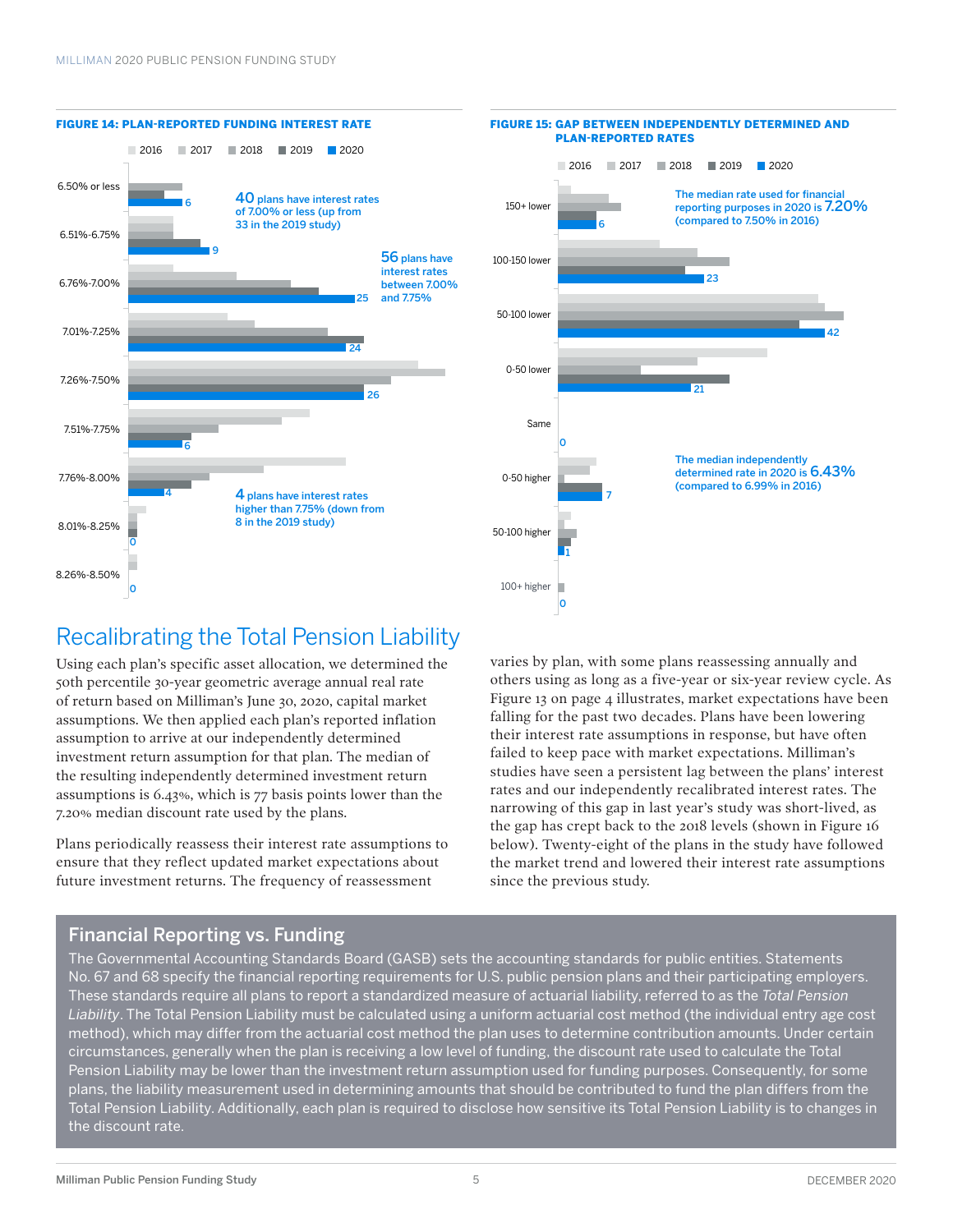#### FIGURE 16: REPORTED VS. INDEPENDENTLY DETERMINED RATES



The 2020 gap between the 7.20% median discount rate used for financial reporting purposes and the 6.43% median independently determined rate indicates it is likely that plans will continue to reduce their interest rates.

We used each plan's independently determined investment return assumption to recalibrate the plan's Total Pension Liability. In aggregate, these plans have a recalibrated Total Pension Liability of \$5.68 trillion, compared with a plan-reported Total Pension Liability of \$5.27 trillion. Similar to the gap movement in the investment return assumption analysis above, the difference in the recalibrated versus plan-reported liability has widened to 2018 study levels.

#### FIGURE 17: AGGREGATE RECALIBRATION RESULTS (\$ TRILLIONS)



#### FIGURE 18: MATURITY METRICS



### ASOP 51 and plan maturity measures

Actuarial Standards of Practice (ASOP) 51 directs pension actuaries to provide plan sponsors with information regarding the risks faced by pension plans. In particular, pension actuaries are directed to include metrics with respect to each plan's maturity level, because a plan's maturity affects everything from how sensitive the liability is to changes in the discount rate to asset allocation decisions to cash management and liquidity considerations. Figure 18 illustrates the range of maturity levels for the plans in this study using five of the maturity metrics discussed in ASOP 51.

Market value of assets compared to payroll: This metric, also known as the *Asset Volatility Ratio*, helps plan sponsors anticipate the impact of investment volatility on actuarially determined contribution rates. A lower ratio means that plan assets are relatively small compared to payroll; this implies that a single-year deviation in asset performance may not move the contribution rate much. A higher ratio, on the other hand, signals that a similar single-year asset gain or loss could translate into a signficiant shift in the actuarially determined contribution rate. It is unsurprising that, as pension plans have accumulated assets and their member populations have matured, asset volatility rates have risen. These higher ratios mean that actuarially determined contribution rates are now more sensitive than they once were to investment volatility, despite the use of asset-smoothing methods to help mitigate the impact of market movements.

Benefit payments compared to market value of assets: This metric provides the plan sponsor with insight into managing the plan's liquidity needs. If annual benefit payouts are small relative to the overall size of plan assets, the liquidity needs of the plan will be low and more of the assets can be invested in longer-term or less liquid holdings. However, as a plan's membership shifts to more retirees drawing monthly benefits, care is needed to ensure that cash is available to pay benefits.

Benefit payments/



10

17

1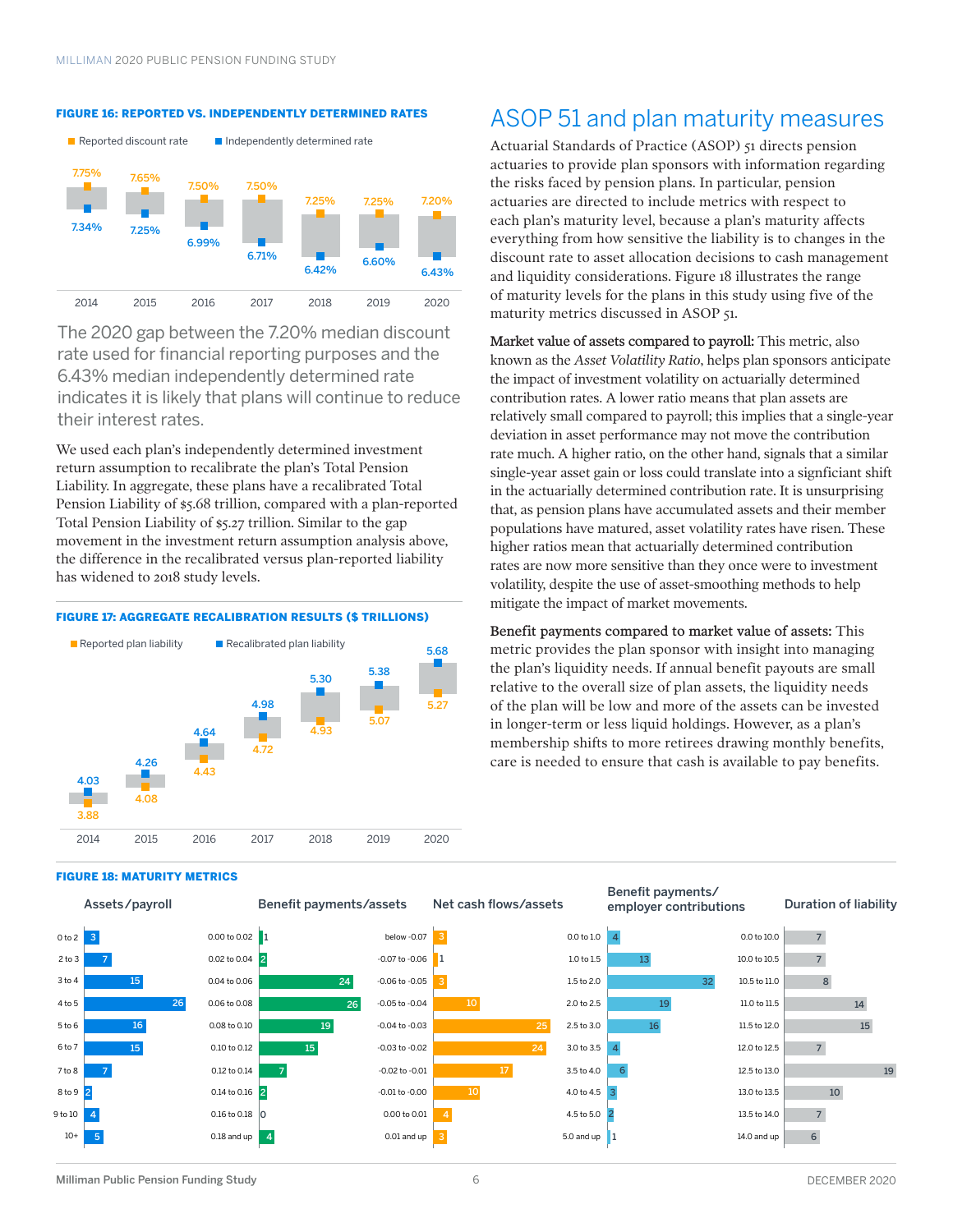Net cash flows compared to market value of assets: The liquidity pressures caused by high levels of benefit payments may be mitigated by similarly high levels of contributions flowing into the plan from employers and members. Plans with net cash flows close to zero may therefore be in a position to invest in longer-term or less liquid holdings even though significant funds are being expended annually on benefits. Nearly all of the plans in this study have negative cash flows, meaning that benefit payments and administrative expenses exceed incoming contributions.

Benefit payments compared to employer contributions: As with the preceding two metrics, this metric helps plan sponsors understand and manage their cash flows and liquidity needs. For plans where benefit payouts are significantly higher than incoming contributions, greater attention may need to be devoted to investments that throw off higher interest or dividend income in order to meet cash flow needs.

Duration of the accrued liability: This metric helps plan sponsors understand how sensitive their liabilities are to a change in the discount rate of 100 basis points. A relatively small change in the discount rate can have a significant impact on the Total Pension Liability. A less mature plan with more active members than retirees typically has a higher sensitivity to discount rate changes than a more mature plan with a bigger retiree population. Other factors, such as automatic cost-of-living features, also come into play in determining a plan's sensitivity.

## Acknowledgements

Principal author: Rebecca A. Sielman, FSA

#### Principal researchers:

Rick Gordon, FSA Nick Collier, ASA Dan Colby, FSA Alexander Ignatenko Rebecca Ross, EA Zachary Porter

### Methodology

This study is based on the most recently available Comprehensive Annual Financial Reports for the 100 largest public pension plans, which reflect measurement dates ranging from June 30, 2017, to December 31, 2019; 91 are from June 30, 2019 or later. For the purposes of this study, the reported asset allocation of each of the plans has been analyzed to determine an independent measure of the expected long-term median real rate of return on plan assets. The plan-reported Total Pension Liability for each plan has then been recalibrated to reflect this independently determined investment return assumption. This study therefore adjusts for differences between each plan's reported discount rate and an independently calibrated current market assessment of the expected real return based on actual asset allocations. This study is not intended to price the plans' liabilities for purposes of determining contribution amounts or near-term plan settlement purposes nor to analyze the funding of individual plans.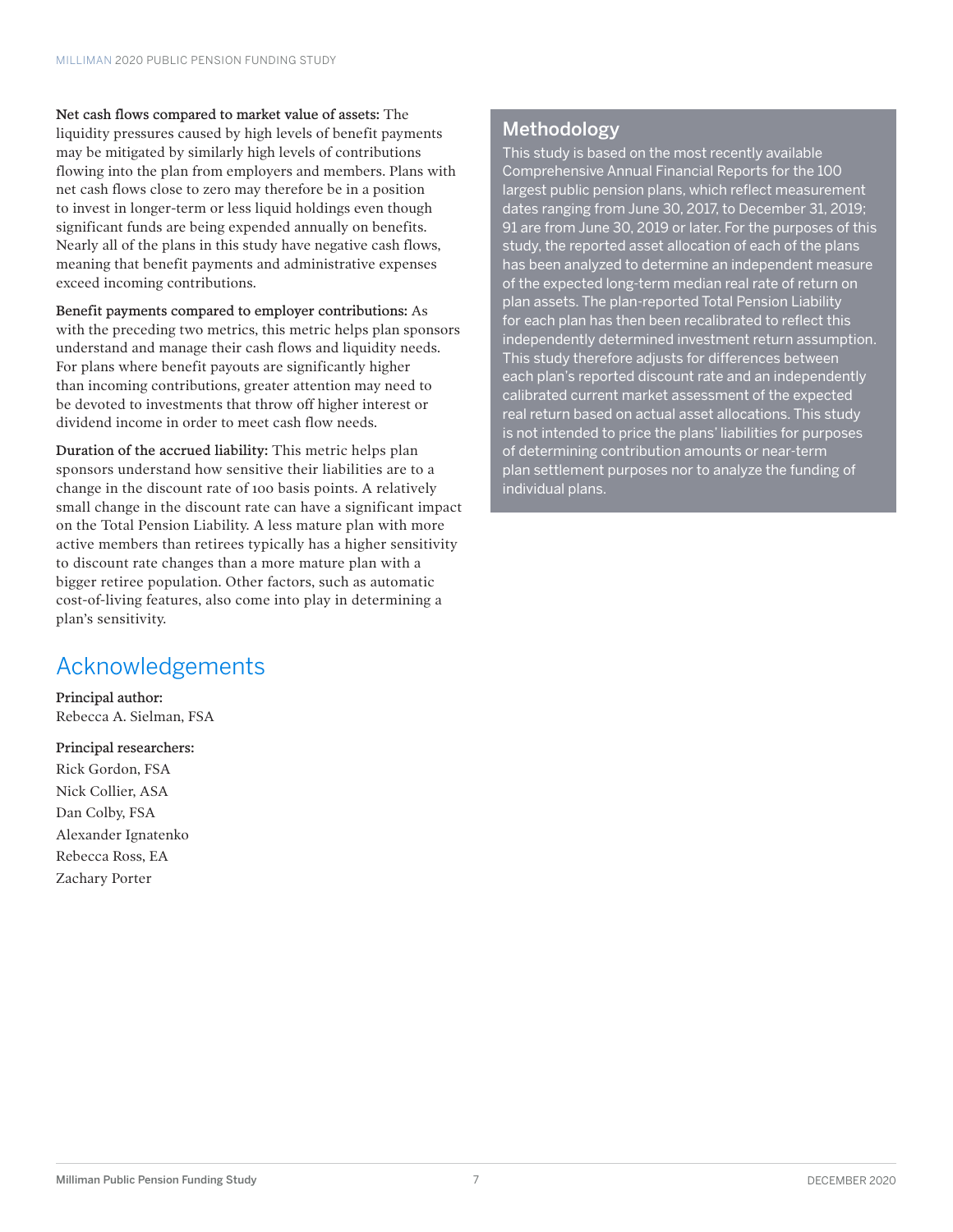## Appendix

### **SPONSOR-REPORTED DATA**

|                                                                | Measurement | GASB <sub>68</sub><br><b>Discount</b> | Total<br>Pension<br>Liability | Fiduciary<br>Net<br>Position | <b>Net Pension</b><br>Liability | <b>Funded</b> | Count of<br>Active | Count of<br>Inactive /<br>Retired |
|----------------------------------------------------------------|-------------|---------------------------------------|-------------------------------|------------------------------|---------------------------------|---------------|--------------------|-----------------------------------|
| <b>Plan Name</b>                                               | Date        | Rate                                  | (\$ millions)                 | (\$ millions)                | (\$ millions)                   | Ratio         | <b>Members</b>     | <b>Members</b>                    |
| Alabama Employees' Retirement System                           | 9/30/19     | 7.70%                                 | 18,354                        | 12,568                       | 5,785                           | 68.5%         | 86,565             | 83,834                            |
| Alabama Teachers' Retirement System                            | 9/30/19     | 7.70%                                 | 36,676                        | 25,619                       | 11,057                          | 69.9%         | 137,161            | 113,744                           |
| Alaska Public Employees' Retirement System                     | 6/30/19     | 7.38%                                 | 14,964                        | 9,489                        | 5,474                           | 63.4%         | 12,316             | 43,420                            |
| Arizona Public Safety Personnel<br><b>Retirement System</b>    | 6/30/19     |                                       |                               |                              |                                 |               |                    |                                   |
| Arizona State Retirement System                                | 6/30/19     | 7.50%                                 | 54,376                        | 39,825                       | 14,551                          | 73.2%         | 211,945            | 396,205                           |
| <b>Arkansas Public Employees</b><br><b>Retirement System</b>   | 6/30/19     | 7.15%                                 | 11,246                        | 8,833                        | 2,413                           | 78.5%         | 45,963             | 53,405                            |
| Arkansas Teacher's Retirement System                           | 6/30/19     | 7.50%                                 | 21,913                        | 17,742                       | 4,171                           | 81.0%         | 72,164             | 61,710                            |
| California Public Employees'<br><b>Retirement System</b>       | 6/30/19     |                                       |                               |                              |                                 |               |                    |                                   |
| California State Teachers' Retirement System                   | 6/30/19     | 7.10%                                 | 329,178                       | 238,862                      | 90,316                          | 72.6%         | 451,429            | 513,232                           |
| Chicago Municipal Employees' Annuity and<br>Benefit Fund       | 12/31/19    | 7.00%                                 | 17,260                        | 4,081                        | 13,180                          | 23.6%         | 32,162             | 27,645                            |
| Chicago Public Schools                                         | 6/30/19     | 6.72%                                 | 25,166                        | 11,039                       | 14,127                          | 43.9%         | 29,295             | 38,243                            |
| Colorado Public Employees'<br><b>Retirement Association</b>    | 12/31/19    | 7.25%                                 | 77,903                        | 51,778                       | 26,125                          | 66.5%         | 213,294            | 155,112                           |
| <b>Connecticut State Employees</b><br><b>Retirement System</b> | 6/30/18     | 6.90%                                 | 34,214                        | 12,528                       | 21,687                          | 36.6%         | 49,153             | 51,722                            |
| <b>Connecticut State Teachers'</b><br><b>Retirement System</b> | 6/30/18     | 8.00%                                 | 31,111                        | 17,947                       | 13,164                          | 57.7%         | 50,594             | 48,931                            |
| Cook County Employees' Annuity and<br>Benefit Fund             | 12/31/19    | 4.14%                                 | 25,072                        | 11,491                       | 13,581                          | 45.8%         | 19,551             | 34,565                            |
| Delaware State Employees' Pension Plan                         | 6/30/19     | 7.00%                                 | 10,674                        | 9,117                        | 1,557                           | 85.4%         | 37,068             | 31,994                            |
| Florida State Retirement System                                | 6/30/19     | 6.90%                                 | 198,012                       | 163,574                      | 34,439                          | 82.6%         | 500,111            | 560,021                           |
| Georgia Employees' Retirement System                           | 6/30/19     | 7.30%                                 | 17,744                        | 13,617                       | 4,127                           | 76.7%         | 59,207             | 112,849                           |
| Georgia Teachers' Retirement System                            | 6/30/19     | 7.25%                                 | 100,292                       | 78,789                       | 21,503                          | 78.6%         | 226,387            | 245,606                           |
| Hawaii State Employees' Retirement System                      | 6/30/19     | 7.00%                                 | 29,917                        | 16,598                       | 13,319                          | 55.5%         | 66,271             | 75,637                            |
| Idaho Public Employee Retirement System                        | 6/30/19     | 7.05%                                 | 18,381                        | 17,239                       | 1,141                           | 93.8%         | 72,502             | 61,656                            |
| Illinois Municipal Retirement Fund                             | 12/31/19    |                                       |                               |                              |                                 |               |                    |                                   |
| Illinois State Employees' Retirement System                    | 6/30/19     | 6.75%                                 | 51,886                        | 18,492                       | 33,394                          | 35.6%         | 62,026             | 100,295                           |
| Illinois State Teachers' Retirement System                     | 6/30/19     | 7.00%                                 | 134,371                       | 53,263                       | 81,108                          | 39.6%         | 163,027            | 260,477                           |
| Illinois State Universities Retirement System                  | 6/30/19     | 6.59%                                 | 48,437                        | 19,717                       | 28,720                          | 40.7%         | 62,589             | 150,886                           |
| Indiana Public Employees' Retirement Fund                      | 6/30/19     | 6.75%                                 | 16,576                        | 13,271                       | 3,305                           | 80.1%         | 129,099            | 122,994                           |
| Indiana State Teachers' Retirement Fund                        | 6/30/19     | 6.75%                                 | 20,370                        | 9,883                        | 10,486                          | 48.5%         | 68,805             | 68,699                            |
| Iowa Public Employees' Retirement System                       | 6/30/19     | 7.00%                                 | 39,801                        | 34,011                       | 5,791                           | 85.5%         | 172,304            | 195,988                           |
| Kansas Public Employee Retirement System                       | 6/30/19     | 7.75%                                 | 29,549                        | 20,648                       | 8,901                           | 69.9%         | 146,104            | 157,132                           |
| Kentucky County Employees<br>Retirement System                 | 6/30/19     | 6.25%                                 | 19,369                        | 9,574                        | 9,795                           | 49.4%         | 90,980             | 127,112                           |
| Kentucky Employees Retirement Systems                          | 6/30/19     | 5.32%                                 | 17,584                        | 2,915                        | 14,669                          | 16.6%         | 37,401             | 85,669                            |
| Kentucky Teachers' Retirement System                           | 6/30/19     | 7.50%                                 | 34,667                        | 20,372                       | 14,295                          | 58.8%         | 72,647             | 64,605                            |
| Los Angeles City Employees'<br><b>Retirement System</b>        | 6/30/19     | 7.25%                                 | 20,793                        | 14,816                       | 5,978                           | 71.3%         | 26,632             | 22,473                            |
| Los Angeles City Water and Power<br>Employees' Retirement Plan | 6/30/19     | 7.00%                                 | 13,812                        | 12,987                       | 825                             | 94.0%         | 10,362             | 10,978                            |
| Los Angeles County Employees<br><b>Retirement Association</b>  | 6/30/19     | 7.38%                                 | 70,309                        | 58,295                       | 12,014                          | 82.9%         | 99,196             | 75,120                            |
| Los Angeles Fire and Police Pension Plan                       | 6/30/19     | 7.25%                                 | 23,001                        | 21,262                       | 1,738                           | 92.4%         | 13,535             | 13,620                            |
| Louisiana State Employees'<br><b>Retirement System</b>         | 6/30/19     | 7.60%                                 | 19,528                        | 12,283                       | 7,245                           | 62.9%         | 39,533             | 109,647                           |
| Louisiana Teachers' Retirement System                          | 6/30/19     | 7.55%                                 | 31,574                        | 21,649                       | 9,925                           | 68.6%         | 85,998             | 113,193                           |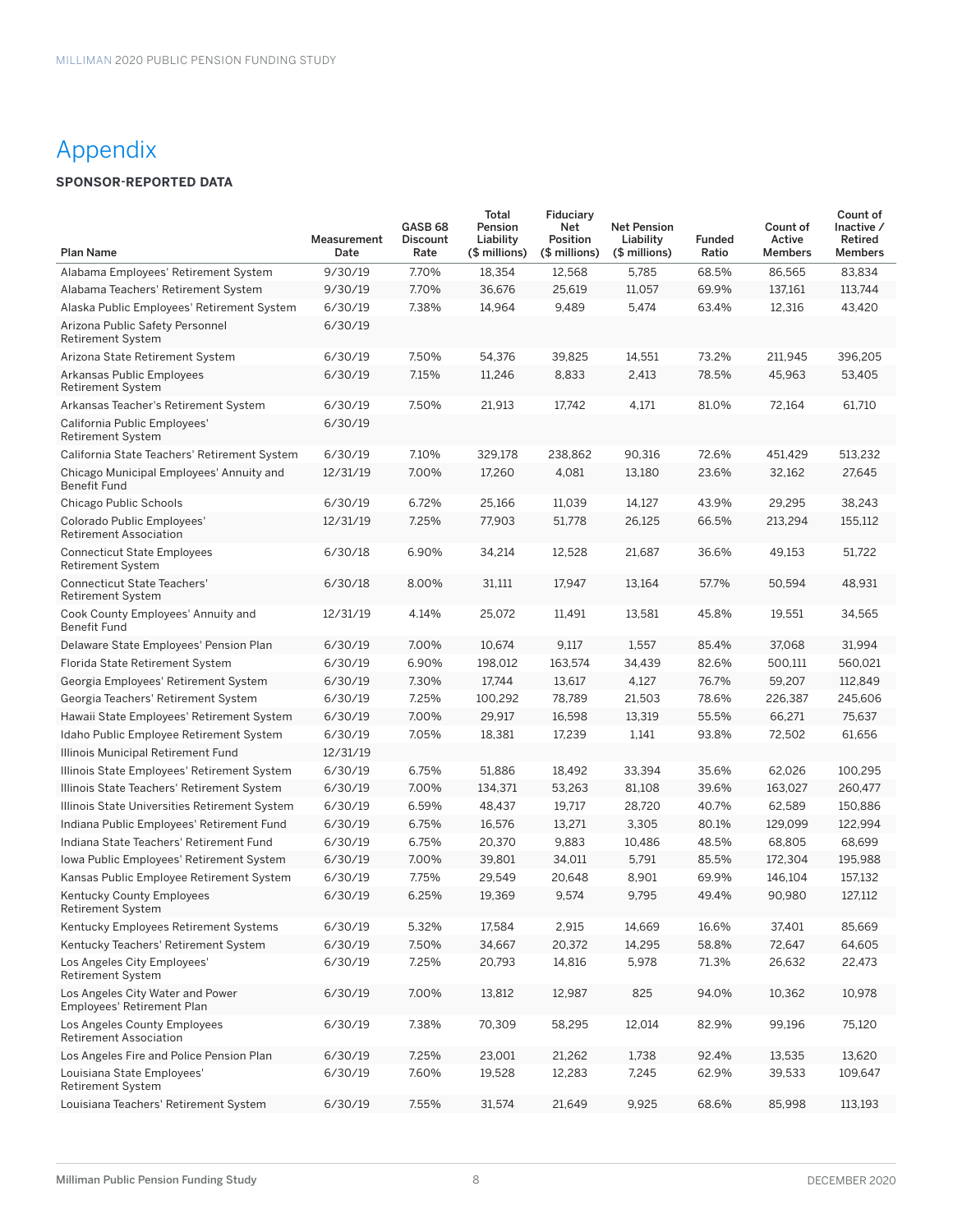## Appendix

### **SPONSOR-REPORTED DATA (CONTINUED)**

| <b>Plan Name</b>                                                         | Measurement<br>Date | GASB <sub>68</sub><br><b>Discount</b><br>Rate | Total<br>Pension<br>Liability<br>(\$ millions) | Fiduciary<br>Net<br>Position<br>(\$ millions) | <b>Net Pension</b><br>Liability<br>(\$ millions) | <b>Funded</b><br>Ratio | Count of<br>Active<br><b>Members</b> | Count of<br>Inactive /<br>Retired<br><b>Members</b> |
|--------------------------------------------------------------------------|---------------------|-----------------------------------------------|------------------------------------------------|-----------------------------------------------|--------------------------------------------------|------------------------|--------------------------------------|-----------------------------------------------------|
| Maine Public Employees Retirement System                                 | 6/30/19             | 6.75%                                         | 17,923                                         | 15,113                                        | 2,810                                            | 84.3%                  | 51,859                               | 57,128                                              |
| Maryland State Employees'<br><b>Combined System</b>                      | 6/30/19             | 7.40%                                         | 26,620                                         | 18,095                                        | 8,524                                            | 68.0%                  | 81,217                               | 106,073                                             |
| <b>Maryland Teachers</b>                                                 | 6/30/19             | 7.40%                                         | 43,489                                         | 32,803                                        | 10,686                                           | 75.4%                  | 107,782                              | 103,625                                             |
| Massachusetts State Board of<br><b>Retirement System</b>                 | 6/30/19             |                                               |                                                |                                               |                                                  |                        |                                      |                                                     |
| Massachusetts Teachers' Retirement System                                | 6/30/19             | 7.25%                                         | 54,751                                         | 29,537                                        | 25,214                                           | 53.9%                  | 94,103                               | 67,110                                              |
| Michigan Municipal Employees'<br><b>Retirement System</b>                | 12/31/19            | 8.00%                                         | 33,295                                         | 33,981                                        | (687)                                            | 102.1%                 | 30,263                               | 51,430                                              |
| Michigan Public School Employee's<br><b>Retirement System</b>            | 9/30/19             | 6.80%                                         | 84,643                                         | 50,857                                        | 33,786                                           | 60.1%                  | 177,681                              | 237,216                                             |
| Michigan State Employees<br><b>Retirement System</b>                     | 9/30/19             | 6.70%                                         | 18,896                                         | 12,228                                        | 6,668                                            | 64.7%                  | 8,107                                | 63,430                                              |
| Minnesota Public Employees<br>Retirement Association                     | 6/30/19             | 7.50%                                         | 27,970                                         | 22,441                                        | 5,529                                            | 80.2%                  | 154,130                              | 168,554                                             |
| Minnesota State Retirement System                                        | 6/30/19             | 7.50%                                         | 15,179                                         | 13.772                                        | 1,407                                            | 90.7%                  | 51,997                               | 59,527                                              |
| Minnesota Teachers Retirement Association                                | 6/30/19             | 7.50%                                         | 29,250                                         | 22,876                                        | 6,374                                            | 78.2%                  | 82,965                               | 118,721                                             |
| Mississippi Public Employees'<br><b>Retirement System</b>                | 6/30/19             | 7.75%                                         | 45,799                                         | 28,207                                        | 17,592                                           | 61.6%                  | 150,651                              | 181.861                                             |
| Missouri Public School Retirement System                                 | 6/30/19             | 7.50%                                         | 47,974                                         | 40,594                                        | 7,380                                            | 84.6%                  | 78,863                               | 72,148                                              |
| Missouri State Employees' Plan                                           | 6/30/19             | 7.10%                                         | 13,958                                         | 7,916                                         | 6,041                                            | 56.7%                  | 46,864                               | 66,569                                              |
| Nebraska Public Employees Retirement<br>Systems School Retirement System | 6/30/19             | 7.50%                                         | 13,436                                         | 12,215                                        | 1,221                                            | 90.9%                  | 42,713                               | 31,606                                              |
| Nevada State Public Employees'<br><b>Retirement System</b>               | 6/30/19             | 7.50%                                         | 57,920                                         | 44,284                                        | 13,636                                           | 76.5%                  | 109,167                              | 87,397                                              |
| New Hampshire Retirement System                                          | 6/30/19             | 7.25%                                         | 13,982                                         | 9,171                                         | 4,812                                            | 65.6%                  | 48,288                               | 40,904                                              |
| New Jersey Police and Firemen's<br><b>Retirement System</b>              | 6/30/19             | 6.85%                                         | 46,164                                         | 27,792                                        | 18,372                                           | 60.2%                  | 42,295                               | 44,609                                              |
| New Jersey Public Employees'<br><b>Retirement System</b>                 | 6/30/19             | 6.28%                                         | 71,004                                         | 29,848                                        | 41,156                                           | 42.0%                  | 252,598                              | 179,357                                             |
| New Jersey Teachers' Pension and<br><b>Annuity Fund</b>                  | 6/30/19             | 5.60%                                         | 84,216                                         | 22,697                                        | 61,519                                           | 27.0%                  | 156,066                              | 106,820                                             |
| New Mexico Educational Retirement Board                                  | 6/30/19             | 7.25%                                         | 21,122                                         | 13,545                                        | 7,577                                            | 64.1%                  | 60,197                               | 101,336                                             |
| New Mexico Public Employees<br><b>Retirement Association</b>             | 6/30/19             | 7.25%                                         | 21,989                                         | 15,508                                        | 6,482                                            | 70.5%                  | 48,730                               | 57,510                                              |
| New York City Employees' Retirement System                               | 6/30/19             | 7.00%                                         | 87,516                                         | 68,995                                        | 18,522                                           | 78.8%                  | 196,879                              | 196,005                                             |
| New York City Police Pension Fund                                        | 6/30/19             | 7.00%                                         | 54,997                                         | 45,193                                        | 9,804                                            | 82.2%                  | 36,165                               | 52,123                                              |
| New York City Teachers' Retirement System                                | 6/30/19             | 7.00%                                         | 73,347                                         | 57,990                                        | 15,357                                           | 79.1%                  | 120,826                              | 100,049                                             |
| New York State and Local Employees<br>Retirement System                  | 3/31/19             | 7.00%                                         | 189,803                                        | 182,718                                       | 7,085                                            | 96.3%                  | 501,037                              | 566,772                                             |
| New York State and Local Police & Fire                                   | 3/31/19             | 7.00%                                         | 34,128                                         | 32,451                                        | 1,677                                            | 95.1%                  | 32,573                               | 39,589                                              |
| New York State Teachers' Retirement System                               | 6/30/19             | 7.10%                                         | 119,879                                        | 122,477                                       | (2,598)                                          | 102.2%                 | 254,740                              | 177,980                                             |
| North Carolina Local Governmental<br><b>Employees' Retirement System</b> | 6/30/19             | 7.00%                                         | 29,867                                         | 27,136                                        | 2,731                                            | 90.9%                  | 129,986                              | 145,922                                             |
| North Carolina Teachers and State Employees<br><b>Retirement System</b>  | 6/30/19             | 7.00%                                         | 83,326                                         | 72,959                                        | 10,367                                           | 87.6%                  | 310,765                              | 390,839                                             |
| Ohio Police and Fire Pension Fund                                        | 12/31/19            | 8.00%                                         | 22,373                                         | 15,637                                        | 6,737                                            | 69.9%                  | 29,087                               | 29,792                                              |
| Ohio Public Employees Retirement System                                  | 12/31/18            | 7.20%                                         | 108,684                                        | 81,408                                        | 27,276                                           | 74.9%                  | 293,180                              | 843,204                                             |
| Ohio Schools Employees' Retirement System                                | 6/30/19             | 7.50%                                         | 20,527                                         | 14,544                                        | 5,983                                            | 70.9%                  | 159,363                              | 86,488                                              |
| Ohio State Teachers Retirement System                                    | 6/30/19             | 7.45%                                         | 97,841                                         | 75,727                                        | 22,114                                           | 77.4%                  | 170,004                              | 315,642                                             |
| Oklahoma Teachers' Retirement System                                     | 6/30/19             | 7.50%                                         | 23,270                                         | 16,652                                        | 6,618                                            | 71.6%                  | 90,014                               | 77,605                                              |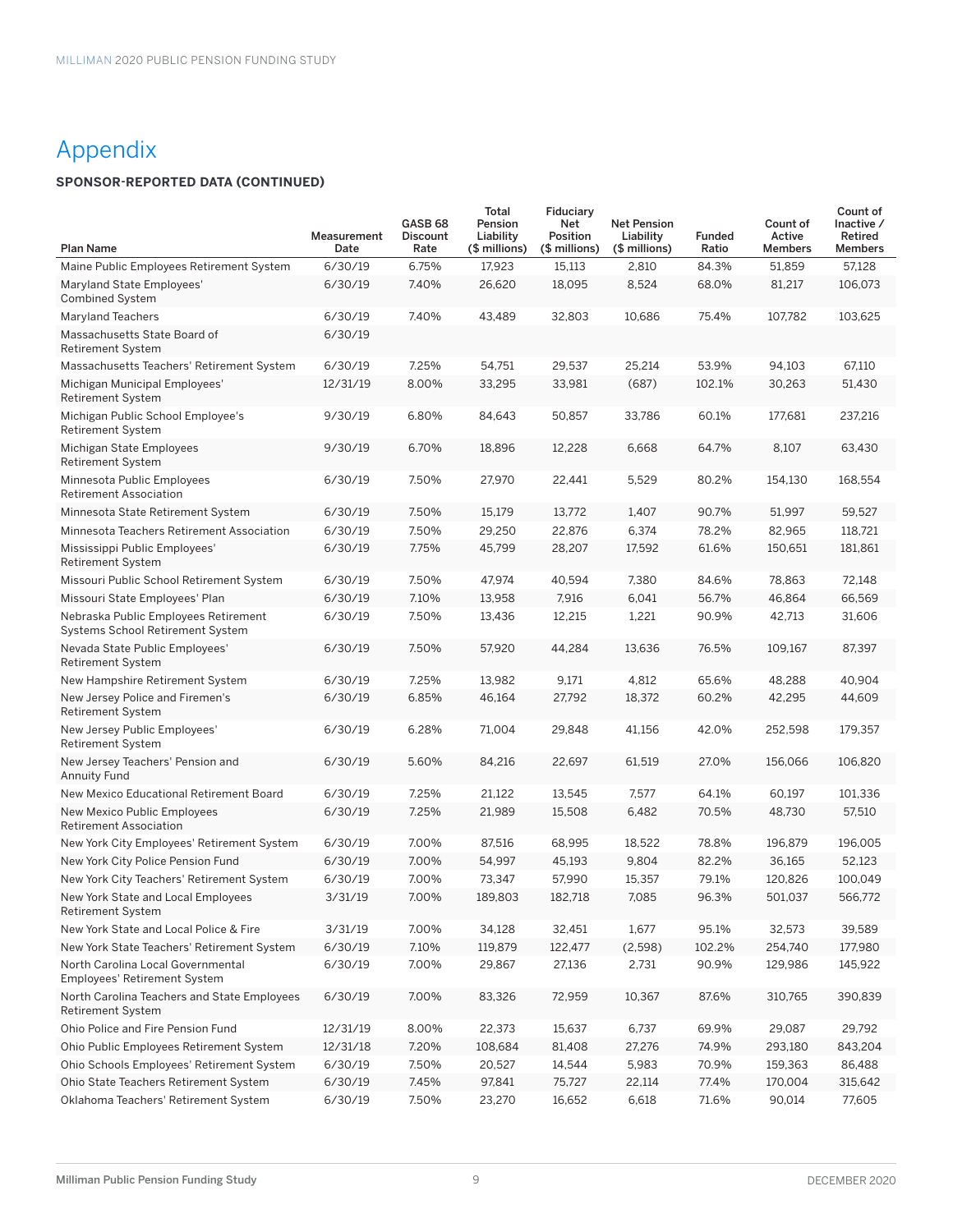## Appendix

### **SPONSOR-REPORTED DATA (CONTINUED)**

| <b>Plan Name</b>                                                              | Measurement<br>Date | GASB <sub>68</sub><br>Discount<br>Rate | Total<br>Pension<br>Liability<br>(\$ millions) | Fiduciary<br>Net<br>Position<br>(\$ millions) | <b>Net Pension</b><br>Liability<br>(\$ millions) | <b>Funded</b><br>Ratio | Count of<br>Active<br><b>Members</b> | Count of<br>Inactive /<br>Retired<br><b>Members</b> |
|-------------------------------------------------------------------------------|---------------------|----------------------------------------|------------------------------------------------|-----------------------------------------------|--------------------------------------------------|------------------------|--------------------------------------|-----------------------------------------------------|
|                                                                               |                     |                                        |                                                |                                               |                                                  |                        |                                      |                                                     |
| <b>Orange County Employees</b><br><b>Retirement System</b>                    | 12/31/19            | 7.00%                                  | 21,754                                         | 16,679                                        | 5.076                                            | 76.7%                  | 22,257                               | 24.940                                              |
| Oregon Public Employees Retirement System                                     | 6/30/19             | 7.20%                                  | 87,501                                         | 70,204                                        | 17,298                                           | 80.2%                  | 176,763                              | 194,838                                             |
| Pennsylvania Public School Employees'<br><b>Retirement System</b>             | 6/30/19             | 7.25%                                  | 105,516                                        | 58,734                                        | 46,783                                           | 55.7%                  | 255,749                              | 262,853                                             |
| Pennsylvania State Employees'<br><b>Retirement System</b>                     | 12/31/18            | 7.25%                                  | 47,768                                         | 26,937                                        | 20,831                                           | 56.4%                  | 103,007                              | 138,037                                             |
| Puerto Rico Government<br><b>Employees Retirement System</b>                  | 6/30/17             | 3.58%                                  | 30,092                                         | (2,109)                                       | 32,201                                           | $-7.0%$                | 118,657                              | 122,757                                             |
| Puerto Rico Teachers Retirement System                                        | 6/30/17             | 3.58%                                  | 16,418                                         | 517                                           | 15,901                                           | 3.1%                   | 35,474                               | 44,405                                              |
| Rhode Island Employees Retirement System                                      | 6/30/19             | 7.00%                                  | 11,819                                         | 6,362                                         | 5,457                                            | 53.8%                  | 24,275                               | 29,704                                              |
| Sacramento County Employees'<br><b>Retirement System</b>                      | 6/30/19             | 7.00%                                  | 11,896                                         | 9,822                                         | 2,074                                            | 82.6%                  | 12,678                               | 15,983                                              |
| San Bernardino County Employees'<br><b>Retirement Association</b>             | 6/30/19             | 7.25%                                  | 13,300                                         | 10,588                                        | 2,712                                            | 79.6%                  | 21,823                               | 19,970                                              |
| San Diego City Employees'<br><b>Retirement Association</b>                    | 6/30/19             | 6.50%                                  | 10,427                                         | 7.768                                         | 2,659                                            | 74.5%                  | 5,757                                | 13,110                                              |
| San Diego County Employees<br><b>Retirement Association</b>                   | 6/30/19             | 7.00%                                  | 16,906                                         | 12,863                                        | 4,043                                            | 76.1%                  | 18.173                               | 25,857                                              |
| San Francisco City and County<br><b>Employees' Retirement System</b>          | 6/30/19             | 7.40%                                  | 30,555                                         | 26,079                                        | 4,477                                            | 85.3%                  | 34,202                               | 39,892                                              |
| South Carolina Retirement System                                              | 6/30/19             | 7.25%                                  | 50,073                                         | 27,239                                        | 22,834                                           | 54.4%                  | 196,184                              | 325,211                                             |
| South Dakota Retirement System                                                | 6/30/19             | 6.50%                                  | 12,462                                         | 12,473                                        | (11)                                             | 100.1%                 | 41,500                               | 39,314                                              |
| Tennessee Consolidated Retirement System                                      | 6/30/19             | 7.25%                                  | 24,449                                         | 25,039                                        | (590)                                            | 102.4%                 | 56,294                               | 82,634                                              |
| Texas County & District Retirement System                                     | 12/31/19            |                                        |                                                |                                               |                                                  |                        |                                      |                                                     |
| Texas Employees' Retirement System                                            | 8/31/19             | 4.42%                                  | 57,336                                         | 27,351                                        | 29,985                                           | 47.7%                  | 141,865                              | 130,580                                             |
| Texas Municipal Retirement System                                             | 12/31/19            |                                        |                                                |                                               |                                                  |                        |                                      |                                                     |
| Texas Teacher Retirement System                                               | 8/31/19             | 7.25%                                  | 209,961                                        | 157,978                                       | 51,983                                           | 75.2%                  | 884,540                              | 543,194                                             |
| University of California Retirement Plan                                      | 6/30/19             | 6.75%                                  | 88,405                                         | 70,279                                        | 18,126                                           | 79.5%                  | 127,927                              | 179,948                                             |
| Utah Retirement Systems                                                       | 12/31/19            | 6.95%                                  | 38,396                                         | 35,199                                        | 3,198                                            | 91.7%                  | 97,672                               | 128,918                                             |
| Virginia Employees Retirement System                                          | 6/30/19             | 6.75%                                  | 99,300                                         | 76,872                                        | 22,428                                           | 77.4%                  | 335,170                              | 259,370                                             |
| Washington Public Employees'<br><b>Retirement System</b>                      | 6/30/19             | 7.40%                                  | 55,200                                         | 50,383                                        | 4,817                                            | 91.3%                  | 161,048                              | 142,583                                             |
| Washington State Law Enforcement Officer's<br>and Fire Fighters' Plan 1 and 2 | 6/30/19             | 7.40%                                  | 15,974                                         | 20,267                                        | (4,293)                                          | 126.9%                 | 18,564                               | 14,383                                              |
| Washington State Teachers'<br><b>Retirement System</b>                        | 6/30/19             | 7.40%                                  | 24,901                                         | 21,822                                        | 3,078                                            | 87.6%                  | 77,870                               | 63,838                                              |
| West Virginia Teachers' Retirement System                                     | 6/30/19             | 7.50%                                  | 10,874                                         | 7,899                                         | 2,975                                            | 72.6%                  | 33,174                               | 39,563                                              |
| Wisconsin Retirement System                                                   | 12/31/18            | 7.00%                                  | 100,295                                        | 96.737                                        | 3,558                                            | 96.5%                  | 257.911                              | 383,981                                             |